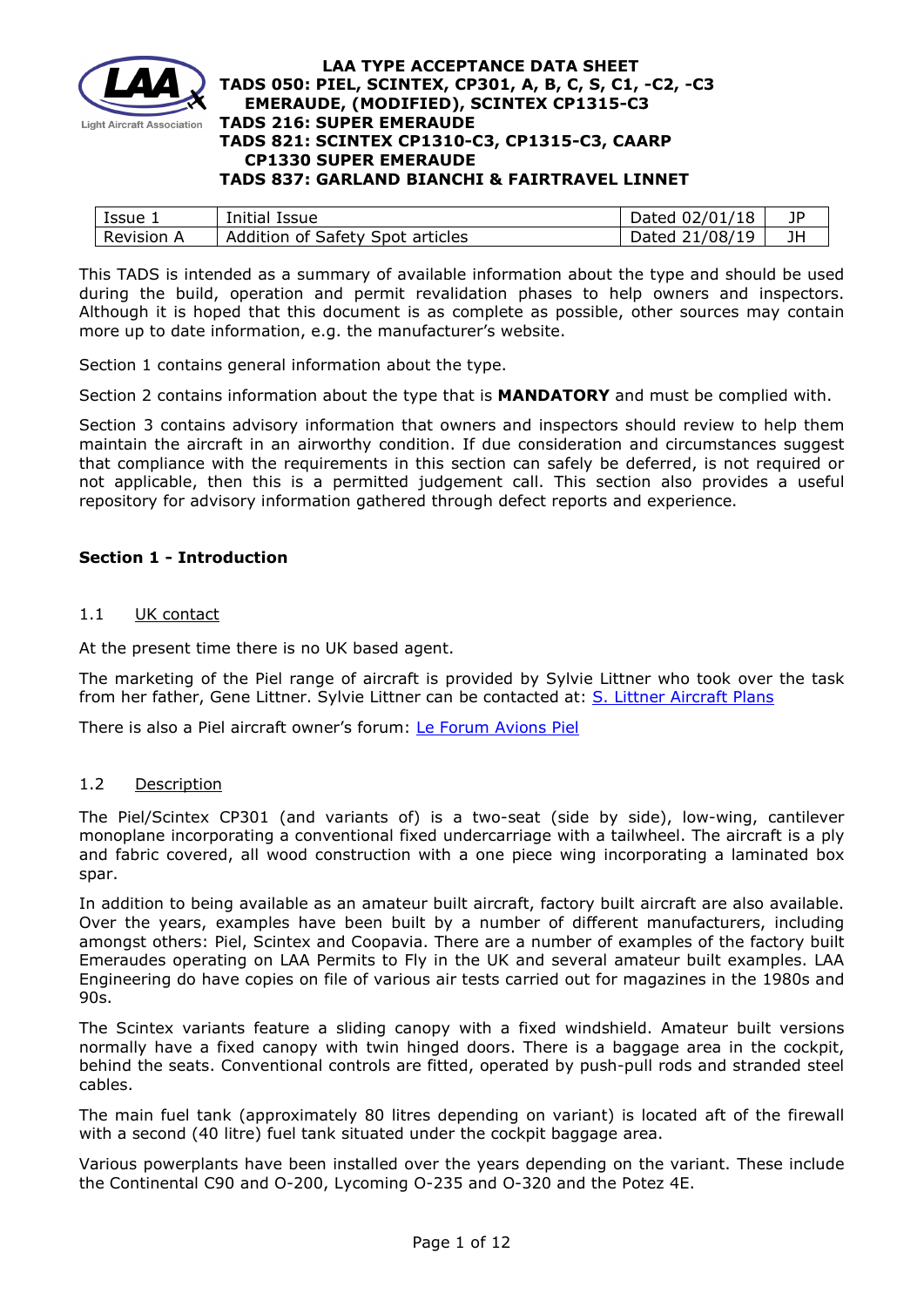

There are various 2-blade, fixed pitch, wooden propeller options approved by the LAA for installation, from a number of different manufacturers. Note that the only propeller(s) approved for an individual aircraft are those listed on the individual aircraft's Operating Limitations document or in the  $PTL/1$  (Propeller Type List) for the type.

Most of the different Emeraude variants are detailed in the following table (note: \* indicates that the LAA has examples of the variant and these are covered by this TADS):

| Variant                      | Remarks                                                                                                                                   | <b>Note</b>    |
|------------------------------|-------------------------------------------------------------------------------------------------------------------------------------------|----------------|
| Piel CP30 Emeraude           | A basic prototype, equipped with the Continental<br>A65                                                                                   | n/a            |
| Piel CP301A Emeraude *       | The basic production version of the airplane,<br>equipped with a Continental C90 (95 hp) engine                                           |                |
| Piel CP301B Emeraude *       | Modified version with improved interior and a<br>number of minor technical amendments                                                     | 1              |
| Piel CP301C Emeraude *       | An improved version of the aircraft with some<br>design changes including: wingspan, tail section                                         |                |
| Piel CP301S Emeraude *       | A modernised version of the aircraft                                                                                                      |                |
| Piel CP304 Emeraude          | Equipped with a Continental C85 engine                                                                                                    |                |
| Piel CP305 Emeraude          | An improved version of the Piel CP304 Emeraude                                                                                            |                |
| Piel CP308 Emeraude          | An upgraded version of Piel CP305 Emeraude with<br>minor technical changes that do not affect the<br>aircraft's performance               |                |
| Piel CP315 Emeraude          | An improved version of the aircraft equipped with<br>the Potez engine (105 hp)                                                            | n/a            |
| Piel CP320 Emeraude          | Modified version with a different wing profile                                                                                            |                |
| Piel CP320A Emeraude         | An improved version of Piel CP320 Emeraude                                                                                                |                |
| Piel CP321 Emeraude          | A Piel CP320 Emeraude with the Potez engine                                                                                               |                |
| Piel CP323 Emeraude          | Version with the Lycoming O-320 (140 to 160 hp)                                                                                           |                |
| Piel CP323A Emeraude         | A Piel CP323 Emeraude with a modified interior                                                                                            |                |
| Piel CP328A Emeraude *       | A modernised version of the version Piel CP323<br>Emeraude                                                                                | $\overline{2}$ |
| Piel CP1310 Super Emeraude   | Technically and structurally upgraded version of the<br>aircraft, equipped with a Continental O-200 (100<br>hp) engine                    |                |
| Piel CP1315 Super Emeraude   | Version of the Piel CP1310 Super Emeraude with the<br>Potez engine                                                                        |                |
| Piel CP1330 Super Emeraude * | Version equipped with the Lycoming O-235-C2A<br>$(118hp)$ engine                                                                          | 3              |
| Scintex CP1315-C3 *          | CP301 with stronger wing spar and longerons,<br>decreased wing setting angle and increased tail<br>surfaces. Powered by a Potez 4E engine |                |
| Scintex CP1310-C3 *          | As per the CP1315-C3 but powered by a Continental<br>$O - 200$                                                                            |                |
| Garland-Bianchi Linnet *     | Modification of the engine equipped Continental<br>C-90-14F                                                                               | 4              |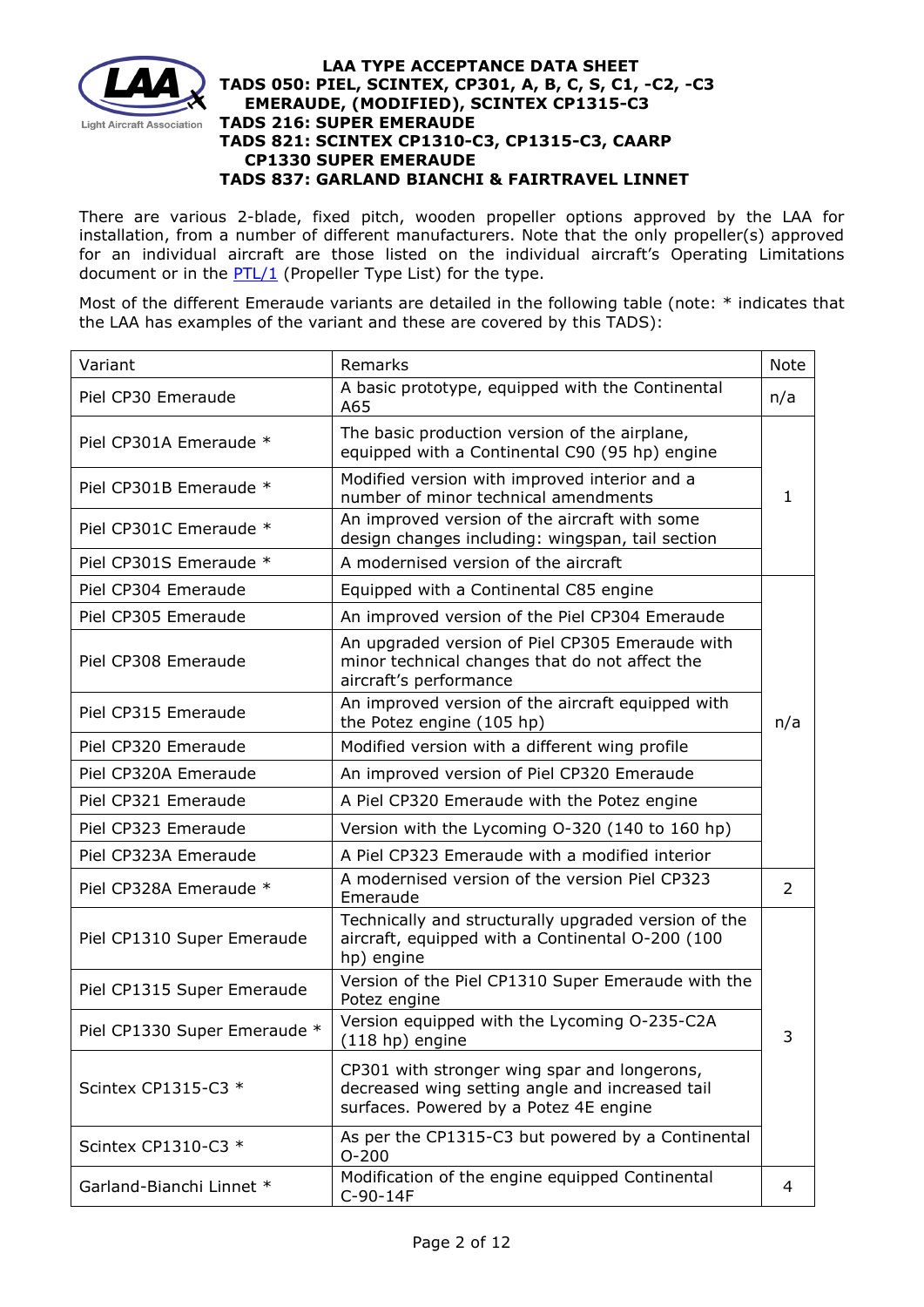

| Fairtravel Linnet * | A modified version of the engine Rolls Royce |  |
|---------------------|----------------------------------------------|--|
|                     | Continental O-200-A                          |  |

#### Note:

- 1. The first production Emeraudes were equipped with a 90 hp Continental C90-14F. Changing model designations reflect different manufacturers and progressive incorporation of modifications including a sliding canopy, smaller control surfaces, pointed wingtips, wheel spats, modified tail and numerous other constructional improvements. The various manufacturers included Coopavia, Rousseau, Scintex and Menavia in France and Binder Aviatik in Germany (CP301S).
- 2. When homebuilt from plans the CP1330 is designated the CP320, and when this is built incorporating a swept tail then the designation becomes CP328. Only one has been completed in the UK (G-BPRT) but unfortunately this aircraft was written off in an accident in 1997.
- 3. Evolved from the CP301 and re-named the Super Emeraude, this range benefited from a strengthened airframe, generally cleaned-up external layout, and a revised canopy and cowling. CP1310C3 had a Continental O-200, the CP1315C3 was fitted with a Potez 4E-20 and a Lycoming O-235-C2A engine was installed in the CP1330.
- 4. This is an UK factory built version of the CP301A. Only five were built, the first two by Garland-Bianchi at White Waltham and the last three by Fairtravel Ltd of Fairoaks. Two of the last three are still flying with LAA Permits, G-ASMT and G-ASZR. For continuing airworthiness purposes the Linnet should be viewed as a CP301A.

The aircraft is only available as an SEP Aeroplane under LAA administration. There are no specific requirements or changes required for examples operating on an LAA Permit to Fly.

## **Section 2 – Mandatory information for owners, operators and inspectors**

At all times, responsibility for the maintenance and airworthiness of an aircraft rests with the owner. Condition No 3 of a Permit to Fly requires that: *'the aircraft shall be maintained in an airworthy condition'.* 

## 2.1 Fast Build Kit 51% Compliance

There are no kit options for the Emeraude series of aircraft, so it is only available as a plans built design.

#### 2.2 Build Manual

In the past, plans were available from Madame Piel but UK builders should obtain an English language version from [S. Littner Aircraft Plans.](http://www.slittneraircraftplans.com/)

S. Littner Aircraft Plans 432 Hamel St-Eustache, Québec J7P 4M3 Canada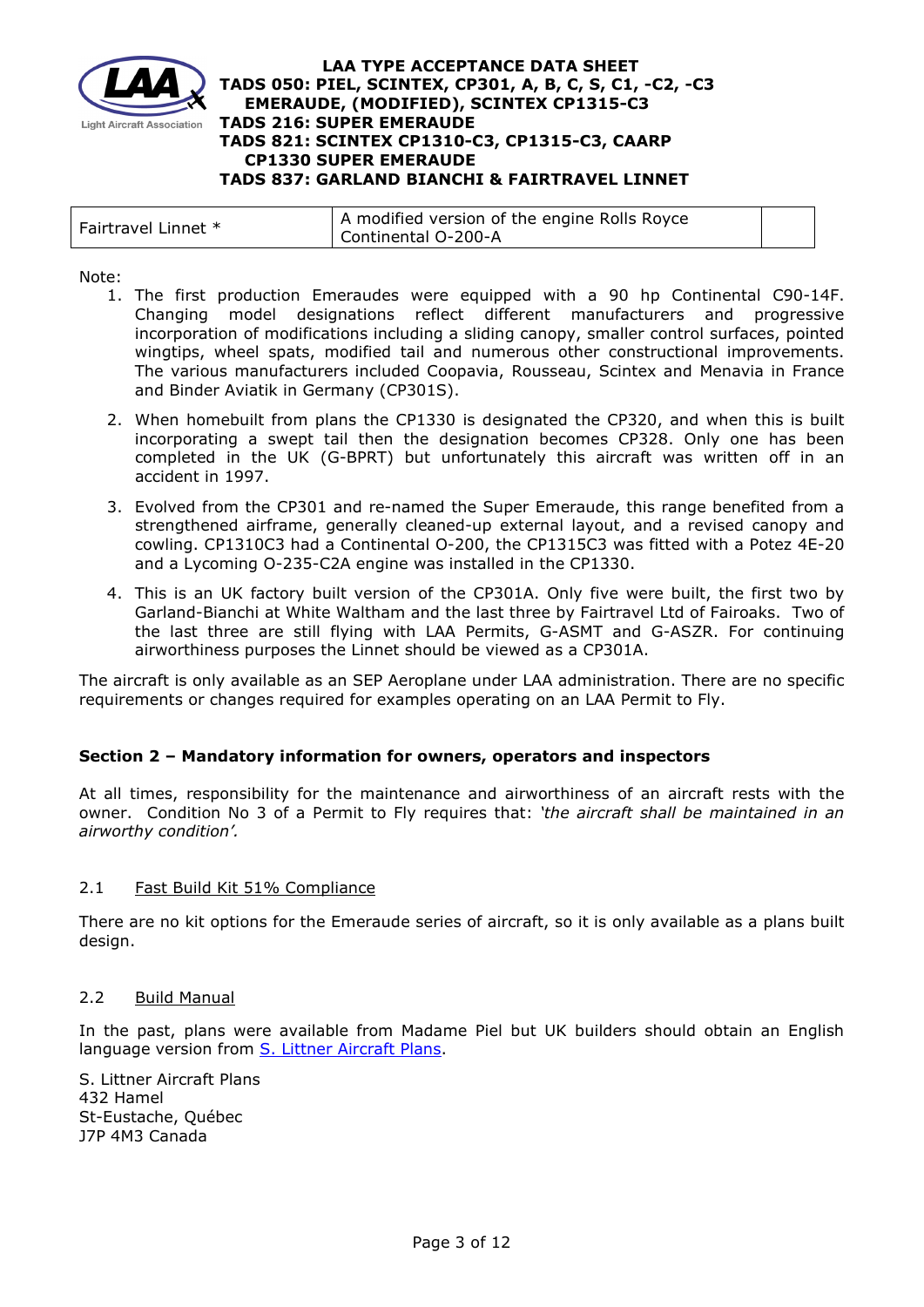

# 2.3 Build Inspections

Build Inspection Schedule 1 for wooden aircraft is to be used for amateur built aircraft.

Inspector approval codes A-A or A-W for the airframe and E for the engine. For the inspector to sign off the final inspection, this also requires a 'first flight' endorsement.

## 2.4 Flight Manual

Factory built variants should have the original flight manual for the aircraft. Further information is available from LAA Engineering as various Fiche for some of the variants are held on file. Flight manuals for factory built aircraft may be of use for operating amateur built machines with due caution for any differences that might apply (engines, propellers and systems etc).

## 2.5 Continuing Airworthiness Data

## a. Mandatory Permit Directives

The following MPDs are applicable to this aircraft type:

[CAA MPD 1995-001 R5](http://www.lightaircraftassociation.co.uk/engineering/TADs/050-216-821-837/MPD%201995-001%20R5.pdf) Regarding ex C of A aircraft now operating on a Permit to Fly

Also check the LAA website for MPDs that are non-type specific [\(TL2.22\)](http://www.lightaircraftassociation.co.uk/engineering/TechnicalLeaflets/Operating%20An%20Aircraft/TL%202.22%20non-type%20specific%20MPDs.pdf).

## b. Airworthiness Directives

The following Airworthiness Directives apply to various types of the Piel/Scintex variants:

| AD Number                  | Applicable Type                                                | Description                                   |
|----------------------------|----------------------------------------------------------------|-----------------------------------------------|
| F-1960-016-0032            | Part 1: CP301C1 (s/n 545-556)<br>Part 2: CP301C1 (s/n 545-549) | Fuel system and generator<br>switch           |
| F-1960-029-005             | CP301C (s/n 511-544)                                           | Various subjects                              |
| F-1960-030-006             | CP30/301/301A/301B                                             | Undercarriage attachment                      |
| F-1962-012-008             | CP301/301A/301B/301C/C1/C2/C3                                  | Control column replacement                    |
| F-1963-006-019             | CP315/1315 (Potez engine)                                      | Propeller installation                        |
| F-1963-009-009             | CP301A/301C/301C1/301C2                                        | Main undercarriage<br>inspection/modification |
| F-1964-020                 | All                                                            | Restriction of aerobatics                     |
| 0878 PRE 78<br>(cancelled) | All                                                            | Rear fuel tank filler neck<br>modification    |

Explanatory notes on the above:

DGAC AD F-1960-016-0032 Fuel system and generator switch

Part 1 requires replacement of the carburettor aluminium 'rotatable' fuel union for one of steel, and the fitting of longer flexible fuel hoses to the carburettor. Compliance was required by 1961 and applies only to Scintex CP-301C1 aircraft Serial Nos. 545 to 556.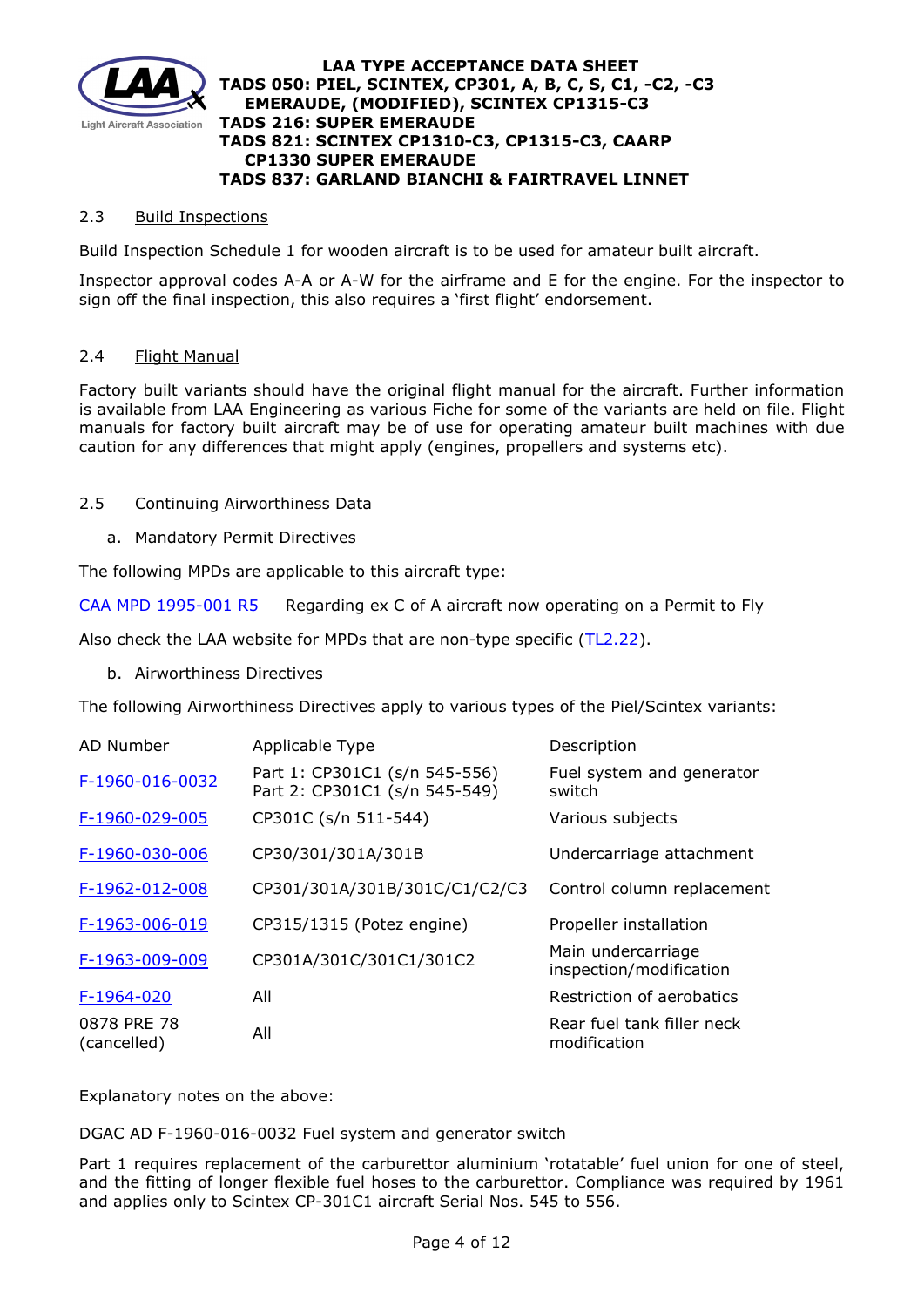

Part 2 requires fitting of a cover of insulating material to protect the terminals of the generator switch from accidental short circuit. Compliance was required by 1961 and applies only to Scintex CP-301C1 aircraft Serial Nos. 545 to 549.

## DGAC F-1960-029-005 Various Subjects

There are a number of subjects covered by this one AD including, briefly, modifications to the generator switch, wing servo-tab, trim tab control, control stops, fuel tank drain, engine cowl, carburettor air intake, fuel system, electrical equipment, battery vents, fuses, placards and instruments.

Compliance was required by 1961 and applies only to Scintex CP-301C aircraft Serial Nos. 511 to 544.

# DGAC F-1960-030-006 Inspection of Undercarriage Attachment

With panels removed inspect the undercarriage attachment fittings and surrounding structure for cracking, glue failure, disruption and any other damage.

This AD requires repetitive inspection on the occasion of any heavy landing or ground loop incident, and annually (at the Permit renewal inspection).

## DGAC F-1962-012-008 Replacement of Control Columns

Because of insufficient strength, the control columns (originally of specification AU4G, 1 mm thick), were required to be replaced by new columns of AU4G, 2 mm thick. Compliance was required by 1963.

## DGAC F-1963-006-019 Propeller installation

This AD presents various inspection requirements relating to the continued operation of a wooden propeller when mounted on a Scintex 1315 Emeraude (fitted with a Potez 4E20 engine), including a repetitive 50 hour or 2 month inspection.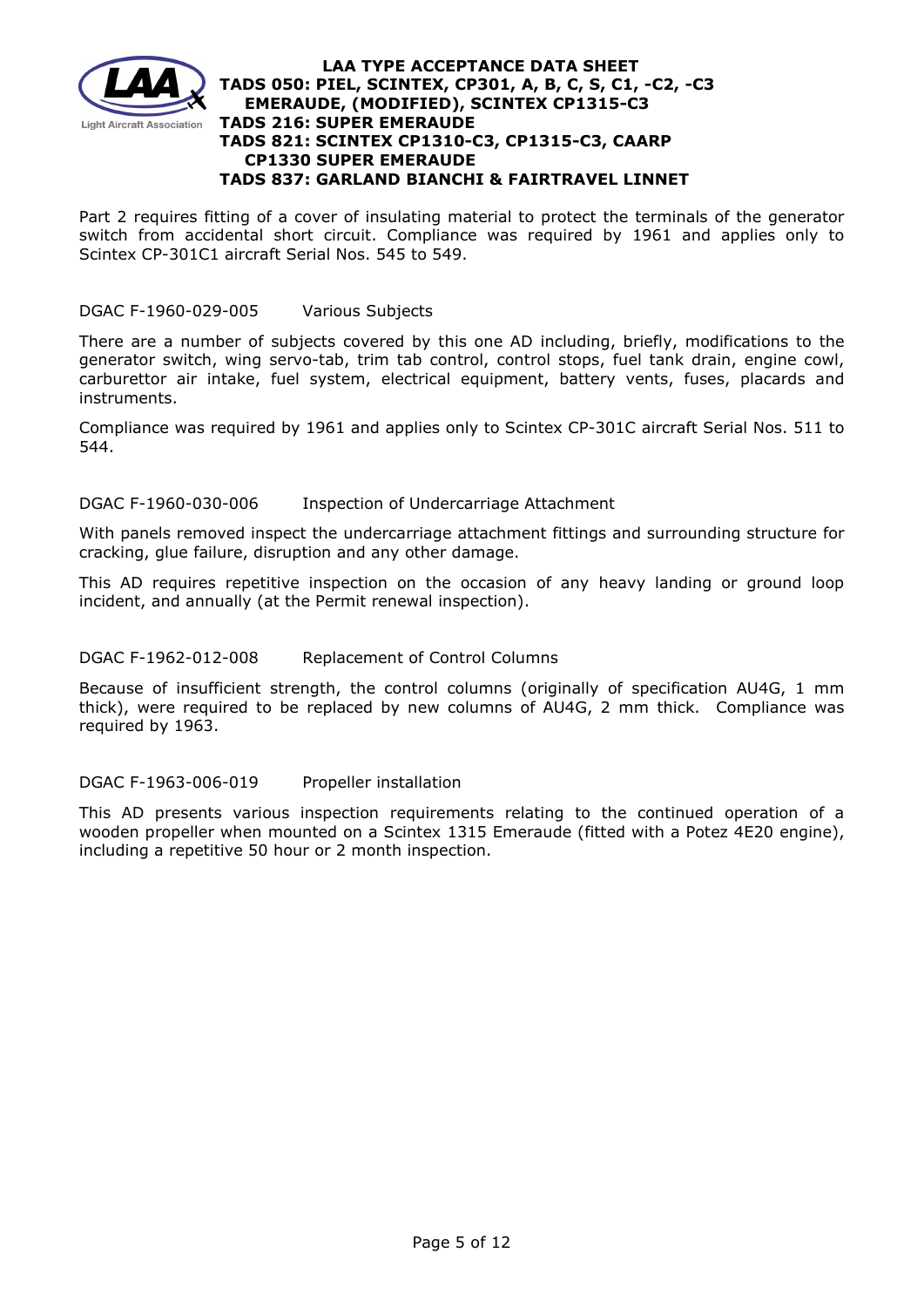

DGAC F-1963-009-009 Inspection/modification of main undercarriage outer tube

Welded gussets must be fitted to the main undercarriage outer tubes as shown in the diagram below.



DGAC F-1964-20 Restriction of Aerobatics

This AD presents a withdrawal of permission to carry out aerobatics in CP-1310C3 and CP-1315C3 aircraft. There are no LAA Emeraudes cleared for aerobatics.

## CAA AD 0878 PRE 78 Rear fuel tank filler neck modification

In order to prevent fuel starvation occurring on the rear tank due to deterioration of the rubber filler cap which blanks off the vent hole, drill a 3/32" hole on the top face of the filler neck and fit a 1/16" split pin loosely in the hole to prevent entry of dirt. This applies to all Emeraudes.

This was a CAA issued AD that was subsequently cancelled in September 2003 when EASA became the regulating authority.

## 2.6 LAA Required Modifications (including LAA issued AILs, SBs, etc)

There are no modifications deemed mandatory for aircraft operating on an LAA Permit to Fly.

# 2.7 Additional Engine Operating Limitations (to be placarded or shown by instrument markings)

Due to the number of different engines installed in the Piel aircraft, reference should be made to the engine manufacturer's latest documentation for the definitive parameter values and recommended instruments.

Note: Where an instrument is not fitted, the limit need not be displayed.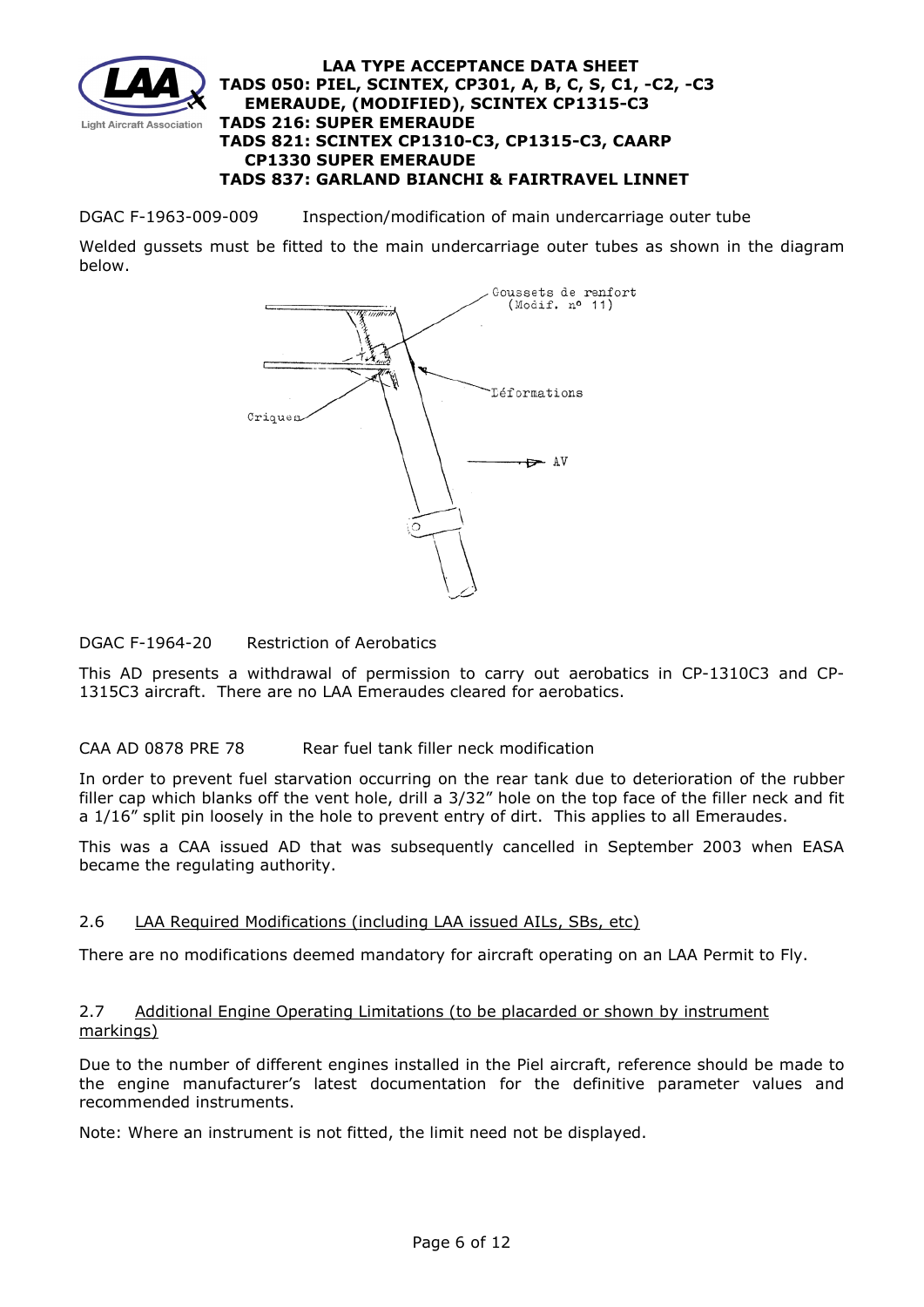

# 2.8 Control surface deflections

| Control<br>Surface | Position | CP301A/B/C                      | CP1310C3/<br>1315C3/1330 | Cable<br>Tensions |  |
|--------------------|----------|---------------------------------|--------------------------|-------------------|--|
|                    | Up       | $25^{\circ}$ ±2°                |                          |                   |  |
| Ailerons           | Down     | $15^{\circ}$ ±2°                |                          | 10-20 kg          |  |
| Elevators          | Up       | $25^{\circ}$ ±2°                | $26^{\circ}$ ±2°         | 10-20 kg          |  |
|                    | Down     | $25^{\circ}$ ±2°                | $26^{\circ}$ ±2°         |                   |  |
|                    | Up       |                                 | $30^\circ \pm 5^\circ$   |                   |  |
| Elevator tab       | Down     | 30° ±5°<br>$23^{\circ}$ ±2°     |                          |                   |  |
| Rudder             | Left     |                                 |                          |                   |  |
|                    | Right    |                                 | $23^{\circ}$ ±2°         | N/A               |  |
| Flap               | Up       | $0^{\circ}$<br>$15^{\circ}$ ±2° |                          |                   |  |
|                    | Take off |                                 |                          |                   |  |
|                    | Down     |                                 | 30° ±2°                  |                   |  |

Note: The above figures are for reference purposes only. The maintenance manual for the specific aircraft type should be consulted for the definitive range of movements.

# 2.9 Operating Limitations and Placards

Operating Limitations and placards are specific to individual variants and sometimes even individual aircraft (in the case of different engines or propellers, for instance).

Some examples are detailed below.

Note that the wording on an individual aircraft's Operating Limitations document takes precedence, if different.

1. Maximum number of occupants authorised to be carried: Two

2. The aircraft must be operated in compliance with the following operating limitations, which shall be displayed in the cockpit by means of placards or instrument markings:

- a. Emeraude CP301A
	- 2.1 Aerobatic Limitations:

Aerobatic manoeuvres are prohibited. Intentional spinning is prohibited.

2.2 Loading Limitations

Maximum Total Weight Authorised: 610 kg CG Range: 0.255 mm to 0.42 mm aft of datum. Datum Point is: Leading edge of the wing at a point 1.91 m outboard of the aircraft centreline.

2.3 Engine Limitations (Continental C90-14F)

Maximum Engine RPM: 2625 Maximum continuous engine RPM: 2475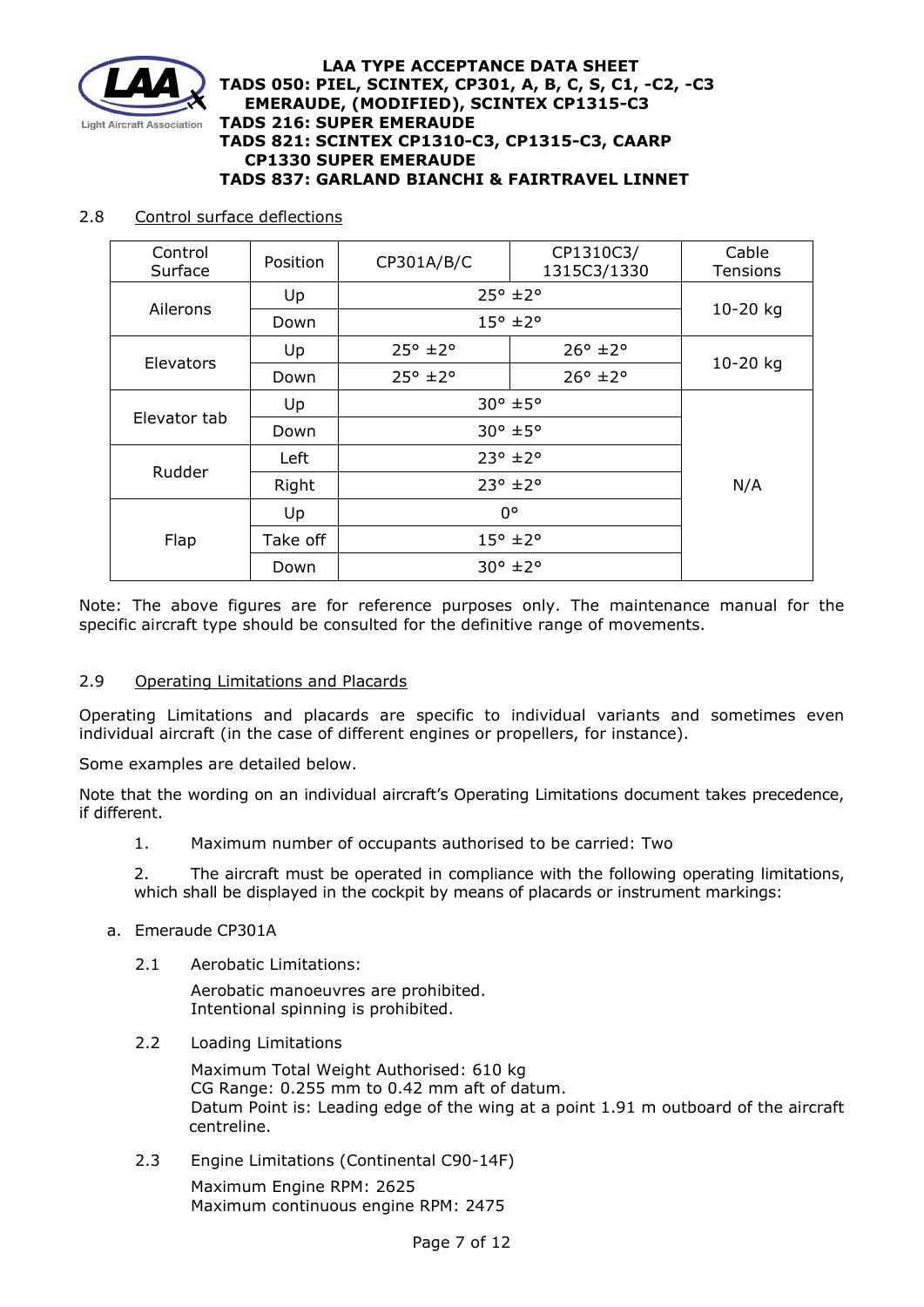

2.4 Airspeed Limitations

Maximum Indicated Airspeed ( $V_{NE}$ ): 145 mph Max Indicated Airspeed Flaps Extended: 77 mph

2.5 Other Limitations

The aircraft shall be flown by day and under Visual Flight Rules only. Smoking in the aircraft is prohibited.

b. Piel CP301B Emeraude (modified)

The following limitations are included for information only as an example of an O-200A powered CP301. This particular aircraft was modified during rebuild by replacing the wing, tailplane, elevator, rudder and undercarriage legs from a Scintex CP1310-C3 Super Emeraude.

2.1 Aerobatic Limitations:

Aerobatic manoeuvres are prohibited. Intentional spinning is prohibited.

2.2 Loading Limitations

Maximum Total Weight Authorised: 665 kg CG Range: 269 mm to 406 mm aft of datum. Datum Point is: Leading edge of the wing at a point 1.91 m outboard from the plane of symmetry.

- 2.3 Engine Limitations (Continental O-200A) Maximum Engine RPM: 2750
- 2.4 Airspeed Limitations

Maximum Indicated Airspeed ( $V_{NE}$ ): 134 mph Max Indicated Airspeed Flaps Extended: 93 mph Maximum Indicated Airspeed, Rough Air (VNO): 121 mph

2.5 Other Limitations

The aircraft shall be flown by day and under Visual Flight Rules only. Smoking in the aircraft is prohibited.

- c. Scintex CP301C
	- 2.1 Aerobatic Limitations:

Aerobatic manoeuvres are prohibited. Intentional spinning is prohibited.

2.2 Loading Limitations

Maximum Total Weight Authorised: 650 kg CG Range: 269 mm to 477 mm aft of datum. Datum Point is: Leading edge of the wing at the root.

2.3 Engine Limitations (Continental C90-14F) Maximum Engine RPM: 2625 Maximum continuous engine RPM: 2475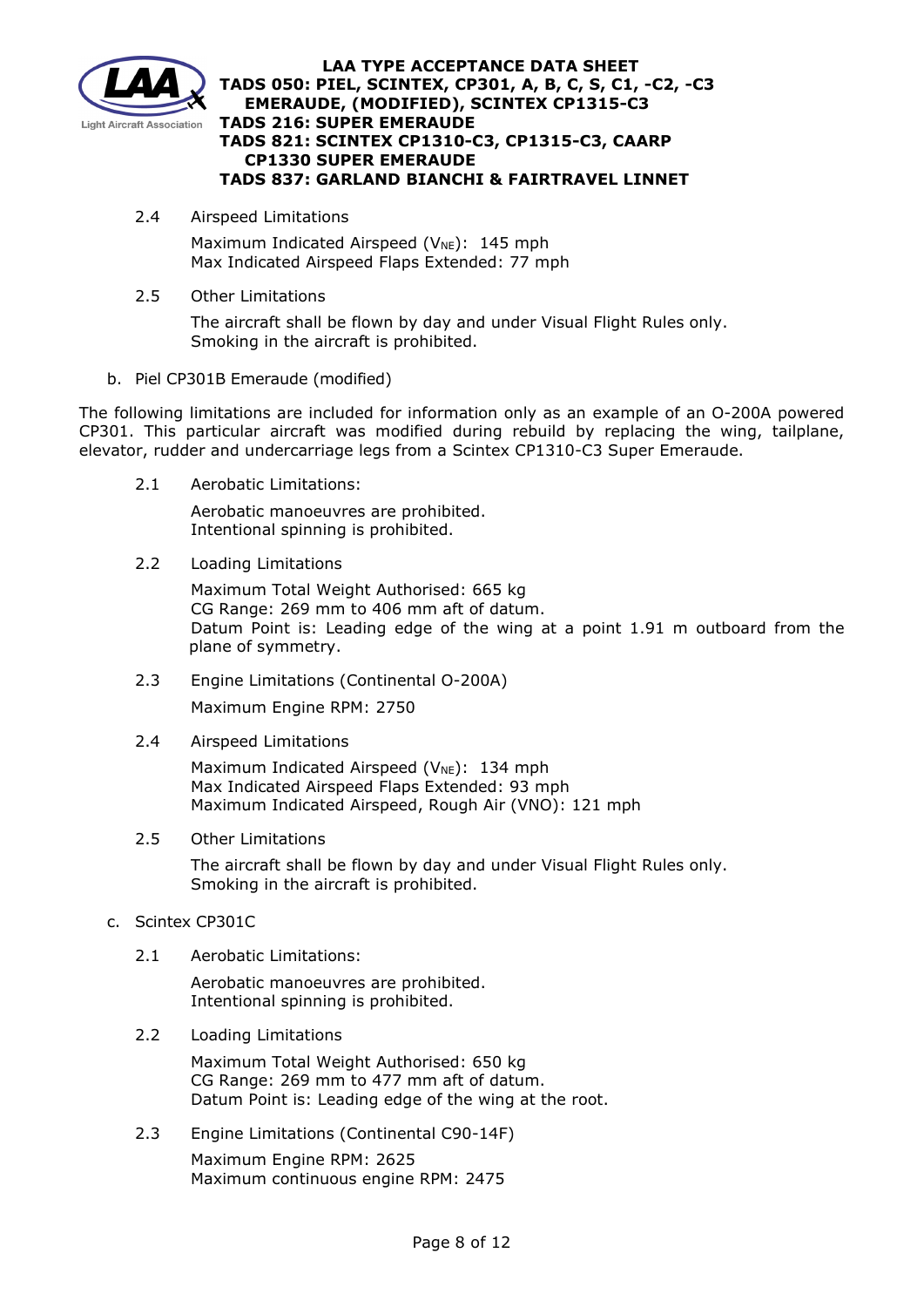

2.4 Airspeed Limitations

Maximum Indicated Airspeed ( $V_{NE}$ ): 148 mph Max Indicated Airspeed Flaps Extended: 80 mph

2.5 Other Limitations

The aircraft shall be flown by day and under Visual Flight Rules only. Smoking in the aircraft is prohibited.

# d. Binder-Aviatik CP301S Smaragd

2.1 Aerobatic Limitations:

Aerobatic manoeuvres are prohibited. Intentional spinning is prohibited.

2.2 Loading Limitations

Maximum Total Weight Authorised: 680 kg CG Range: 2300 mm to 2450 mm aft of datum. Datum Point is: 2 m forward of the wing leading edge at rib 5.

# 2.2 Engine Limitations

i. Continental C90-14F

Maximum Engine RPM: 2625 Maximum continuous engine RPM: 2475

ii. Continental O-200-A

Maximum Engine RPM: 2750

# 2.3 Airspeed Limitations

Maximum Indicated Airspeed ( $V_{NE}$ ): 171 mph Max Indicated Airspeed Flaps Extended: 87 mph

# 2.4 Other Limitations

The aircraft shall be flown by day and under Visual Flight Rules only. Smoking in the aircraft is prohibited.

## e. Piel CP328 Super Emeraude

2.1 Aerobatic Limitations:

Aerobatic manoeuvres are prohibited. Intentional spinning is prohibited.

2.2 Loading Limitations

Maximum Total Weight Authorised: 682 kg CG Range: 267 mm to 482 mm aft of datum. Datum Point is: Leading edge of the wing at the root.

- 2.3 Engine Limitations (Lycoming O-235-L2C) Maximum Engine RPM: 2800
- 2.4 Airspeed Limitations Maximum Indicated Airspeed ( $V_{NE}$ ): 150 knots Max Indicated Airspeed Flaps Extended: 81 knots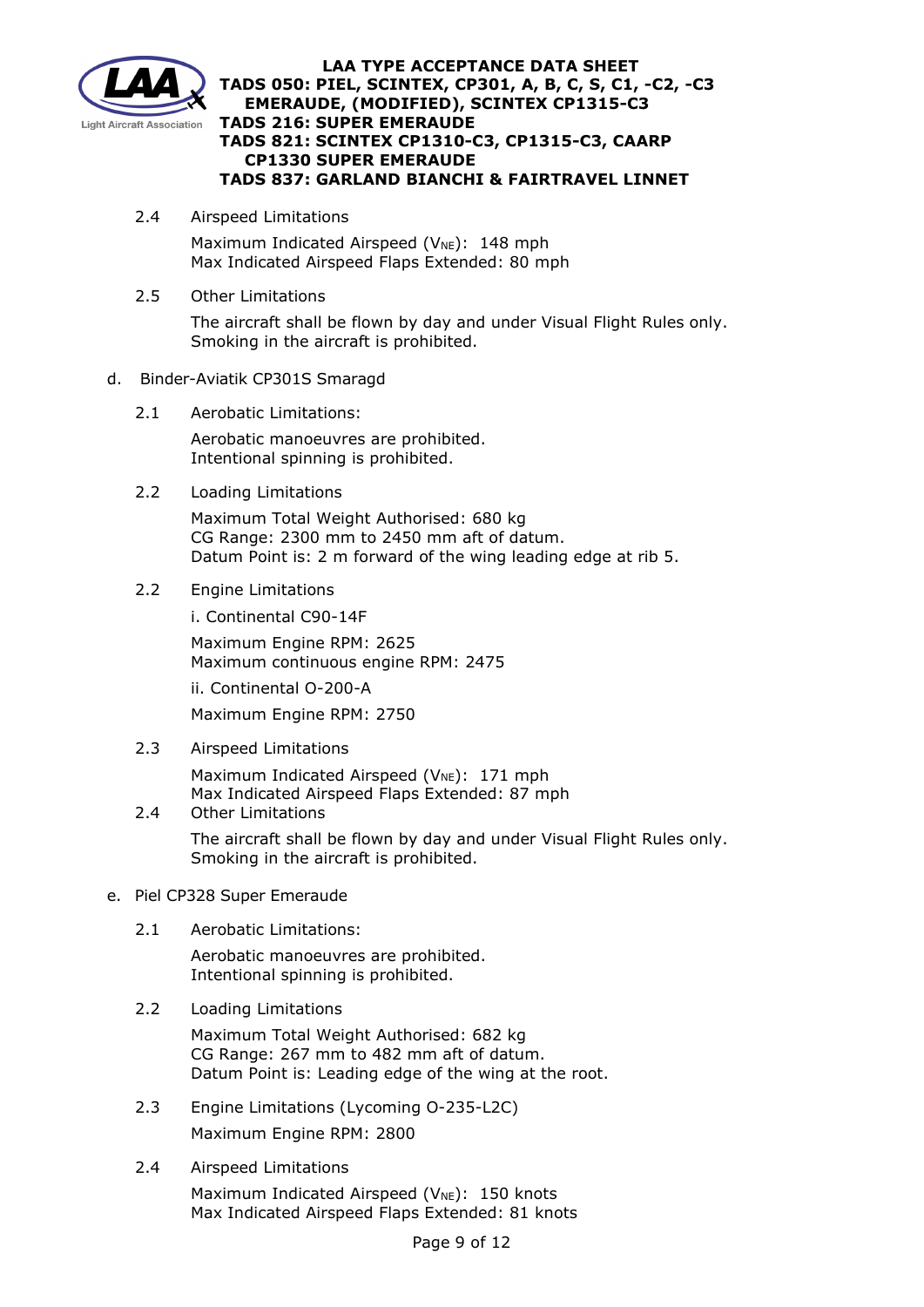

2.5 Other Limitations

The aircraft shall be flown by day and under Visual Flight Rules only. Smoking in the aircraft is prohibited.

# f. Scintex CP1315-C3

2.1 Aerobatic Limitations: Aerobatic manoeuvres are prohibited.

Intentional spinning is prohibited.

- 2.2 Loading Limitations Maximum Total Weight Authorised: 700 kg CG Range: 270 mm to 460 mm aft of datum. Datum Point is: Leading edge of the wing at the root.
- 2.3 Engine Limitations (Potez 4E20) Maximum Engine RPM: 2750

# 2.4 Airspeed Limitations Maximum Indicated Airspeed ( $V_{NE}$ ): 173 mph Max Indicated Airspeed Flaps Extended: 94 mph

2.5 Other Limitations

The aircraft shall be flown by day and under Visual Flight Rules only. Smoking in the aircraft is prohibited.

Additional Placards:

'Occupant Warning - This Aircraft has not been Certificated to an International Requirement'

A fireproof identification plate must be fitted to fuselage, engraved or stamped with the aircraft's registration letters.

2.10 Maximum permitted empty weight

N/A

# **Section 3 – Advice to owners, operators and inspectors**

# 3.1 Maintenance Manual

A copy of the Emeraude maintenance/owner's manual (English translation) is available on request to LAA Emeraude owners, from the LAA. Whilst it actually relates to the Super Emeraude range, there is little enough difference between the models to still be of positive use. Airworthiness Data Sheets (Fiche) for some types are listed below and include useful type technical information (note that these may not be the most recent versions of these documents).

| Fiche Number | Aircraft type |
|--------------|---------------|
| Fiche No 18  | Piel CP301A   |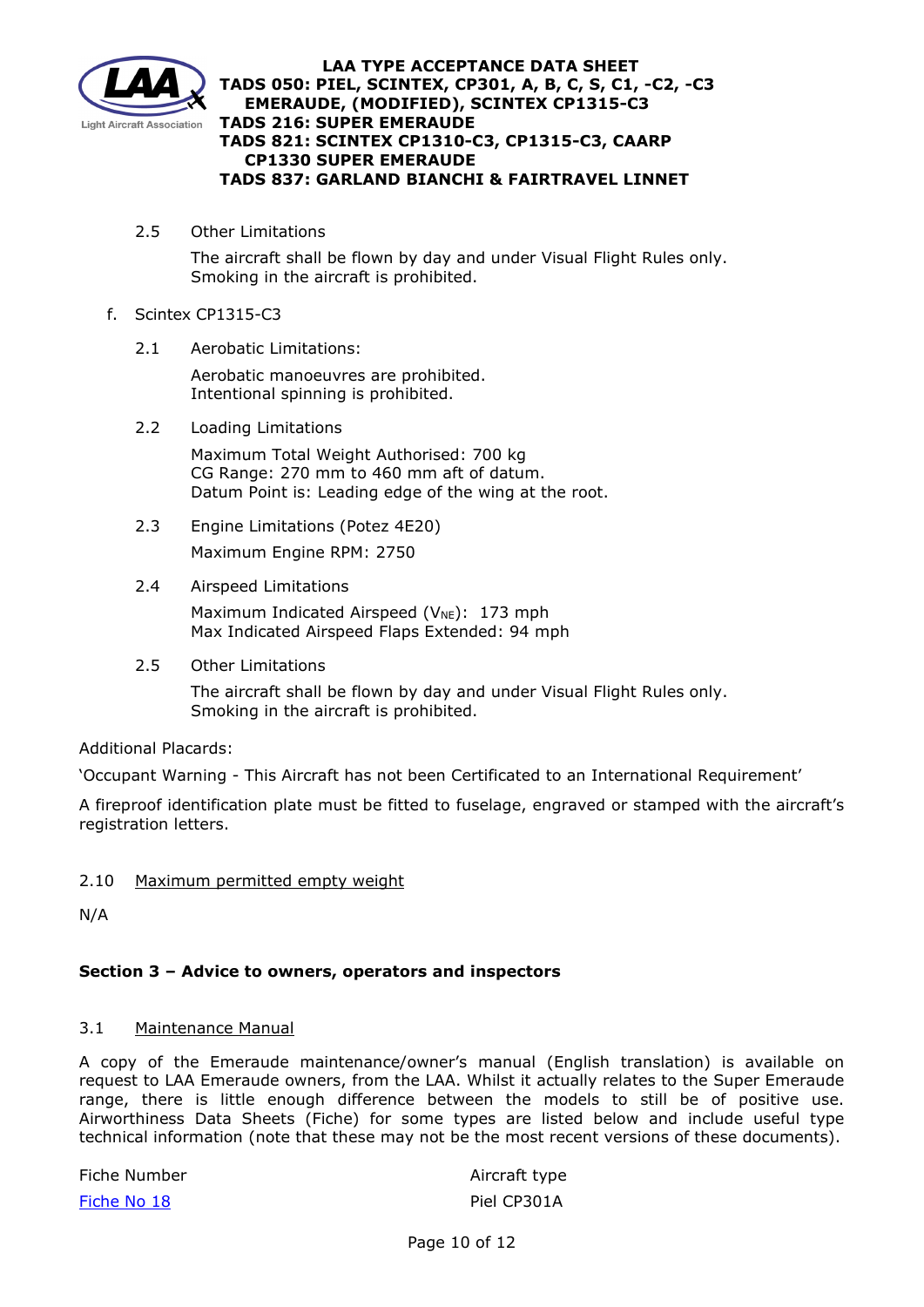

| Fiche No 28                    | Pie |
|--------------------------------|-----|
| Fiche No 46                    | Pie |
| Airworthiness Data Sheet L-642 | Pie |
| Fiche No 75                    | Sci |

 $H$  CP301B  $H$  CP301C [Airworthiness Data Sheet L-642](http://www.lightaircraftassociation.co.uk/engineering/TADs/050-216-821-837/Piel%20CP301S%20Smaragd%20L-642%20Data%20Sheet.pdf) Piel CP301S Smaragd intex CP1310

Engine and propeller manufacturers should be contacted for the relevant current maintenance manuals. Many manufacturers do provide free access to manuals via the internet. The following links may be useful depending on the aircraft and its engine and propeller configuration:

[Continental Motors Technical Publications](http://continentalmotors.aero/Support_Materials/Publications/)

[Lycoming Technical Publications](https://www.lycoming.com/contact/knowledge-base/publications)

[Hoffmann Propellers Technical Publications](http://www.hoffmann-prop.com/en/24/Service_Documents)

[Evra Propellers Technical Publications](http://www.helices-evra.com/)

# 3.2 Standard Options

There are no standard mods listed specifically for the Emeraude variants at this time.

# 3.3 Manufacturer's Information (including Service Bulletins, Service Letters, etc)

There are no continuing airworthiness items for the Emeraude airframe. Engine, propeller and component manufacturers may have issued some that are applicable to the aircraft so their manufacturer's publications should be checked (see links in section 3.1 above).

In the absence of any over-riding LAA classification, inspections and modifications published by the manufacturer should be satisfied according to the recommendation of the manufacturer. It is the owner's responsibility to be aware of and supply such information to their Inspector.

## 3.4 Special Inspection Points

The following notes have been compiled from operational experience gained over the years and were formally listed in LAA Engineering SPARS.

It will be noted that some of the metal components are prone to corrosion and cracking. Due consideration should therefore be given to inspecting these parts in their entirety especially were they are attached to the aircraft structure or other parts. This may mean the removal of major components (ie tailplane, wing etc) or fabric to gain access to areas not normally accessible during normal annual inspections and should be carried out on a regular basis.

a. Inspection for cracked tailplane attachment bracket - All Emeraudes

In 1985, following discovery on an LAA Emeraude of a cracked tailplane attachment bracket (possibly caused by over tightening) the LAA published a once-off requirement to inspect the brackets on all CP-301 aircraft, using a dye-penetrant crack detection method. The tailplane is secured by four brackets, each made from aluminium and attached to the fuselage by three bolts, with a single bolt connecting it to the tailplane. Inspection first requires removal of the tailplane, then removal of the brackets from the fuselage, and removal of paint from brackets as necessary. A reproduction of a sketch of the 1985 bracket is shown opposite.